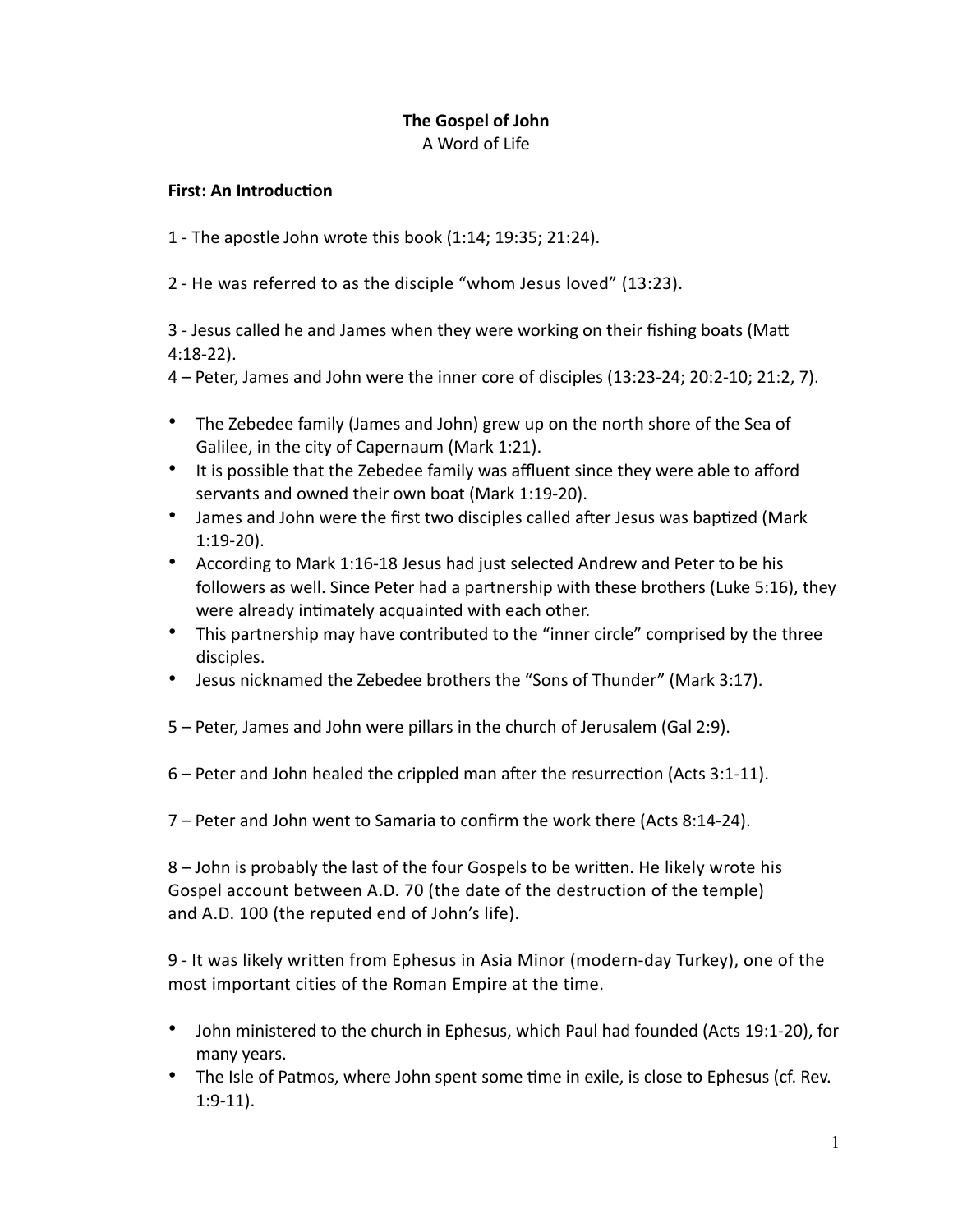• During the first century, that city was one of the largest centers of Christian activity in the Gentile world.

10 - His original audience consisted of Jews and Gentiles living in the larger Greco-Roman world in Ephesus and beyond, toward the close of the first century A.D.

## SUMMARY OF GOSPEL INTRODUCTIONS

| Gospel          | Matthew     | Mark        | Luke        | John        |
|-----------------|-------------|-------------|-------------|-------------|
| Date            | 40-70 (40s) | 63-70 (60s) | 57-59 (50s) | 65-95 (90s) |
| Origin          | Palestine   | Rome        | Caesarea    | Ephesus     |
| Audience        | Jews        | Romans      | Greeks      | Gentiles    |
| <b>Emphasis</b> | King        | Servant     | Man         | God         |

 $11 - 92%$  of its material is not found in the Synoptics (Matt, Mark or Luke)

- i.e. Cana wedding, Nicodemus, Samaritan woman, Raising of Lazarus, washing the disciples feet, etc.).
- Since the first three gospels were already written, John also omitted material found in the synoptic gospels. He omitted Jesus' genealogy, birth, baptism, temptation, exorcizing demons, parables, transfiguration, institution of the Lord's Supper, agony in Gethsemane, and ascension.
- He focused on Jesus' ministry in Jerusalem, the Jewish feasts, Jesus' private conversations with individuals, and His preparation of His disciples.
- The Synoptics emphasize the Galilean ministry. John emphasizes the Jerusalem ministry.
- Another difference between the Synoptics and the fourth Gospel is the writers' view of eschatology. They all share the same basic view, namely, that the Jews' rejection of their Messiah resulted in the postponement (or delay) of the completed messianic kingdom.
- The Synoptic writers focused on the future aspects of eschatology more than John, who put more emphasis on the present or realized aspects of eschatology.
- Such a shift in emphasis is understandable if John wrote later than the other Gospel evangelists. By then it was clear that God had postponed (delayed) the messianic kingdom, and church's and individual believer's interest was more on life in the church, in the world, than it was on life in the messianic kingdom (cf. chs.  $13-17$ ).

12 – John is a very personal Gospel with (at least) 27 one-on-one encounters/interviews

13 - John presents humanity as either belonging to one of two things: the darkness or the light.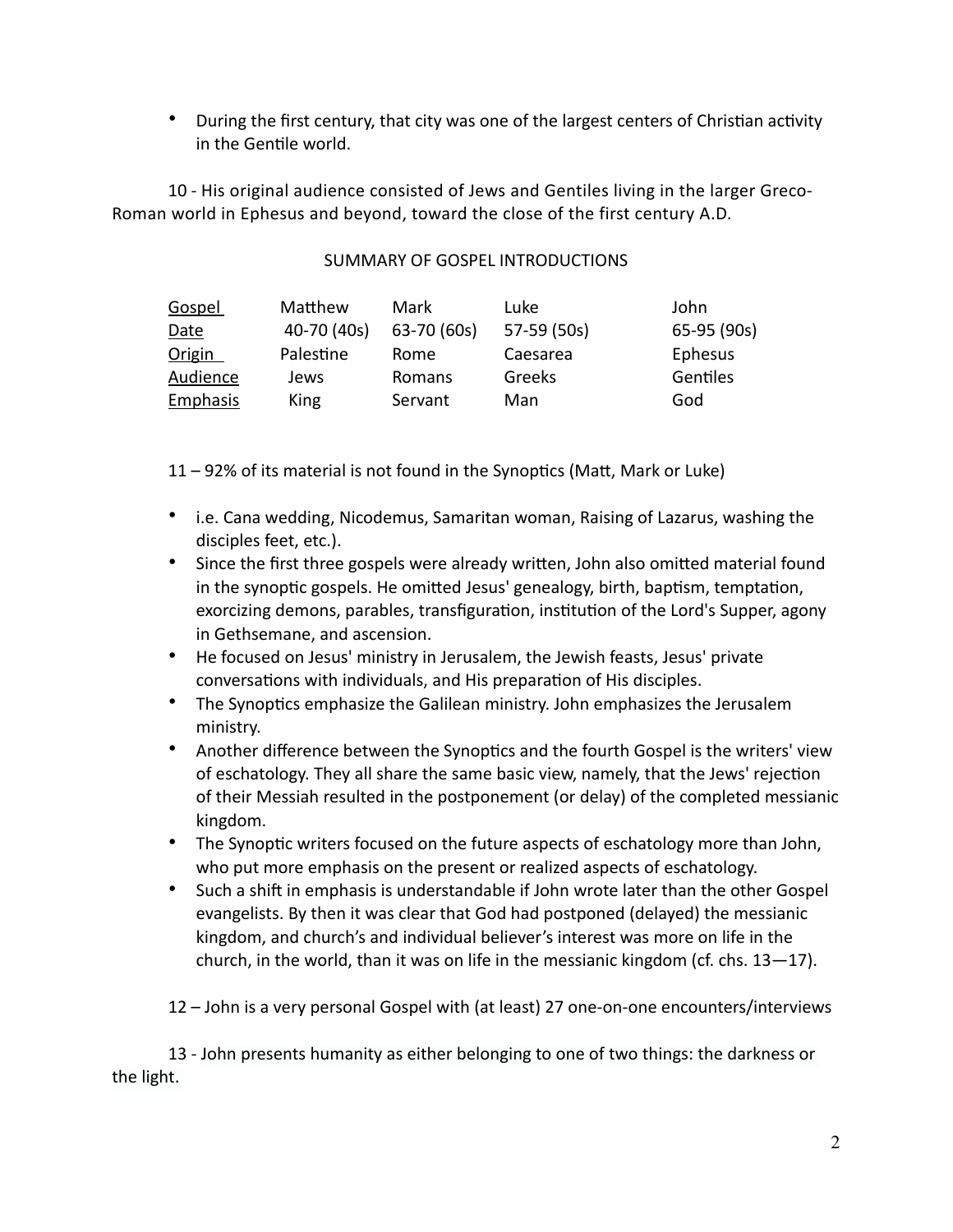14 - The Gospel of John also develops a Christology that is unique from the other Gospels. For instance, in Mark, the disciples 'discover' that Jesus is God. In John, the author tells us at the very beginning of the book.

- The Synoptics see Jesus from the earth-up. John sees Jesus from heaven-down.
- This emphasis on Jesus's deity runs from the beginning, with the Word becoming flesh (1:1, 14), to the end, where Thomas confessed Jesus as his Lord and "God" (20:28).

# 15. – "Logos."

- The Greek philosopher Heraclitus (560 BC) first used the word as the fixed principle in a world of change. It was his expression of God.
- When the 'word of God' is used throughout the Old Testament, it often refers to God being in action, particularly in regard to "creation, revelation and deliverance."
- Logos may be a noun, but it implies activity.

## **Second: An Overview**

- I. Prologue. 1:1-1:18 Jesus is the Logos, Light and Life
	- a. The Essence of the Word. 1:1-5
		- In relation to God *He 'was' God*
		- In relation to Creation '*All things were made by Him'* 
			- **The Father is the architect**
			- $\blacksquare$  The Son is the agent
			- $\blacksquare$  The Spirit is the guard
		- In relation to Humanity 'the life was the light of men'
	- b. The Expression of the Word. 1:6-13
		- The Witness
		- The Work
	- c. The Exposition of the Word. 1:14-18
		- In the Incarnation
		- In the Revelation
		- In the Explanation
- II. Revelation to Israel.  $1:19-12:50$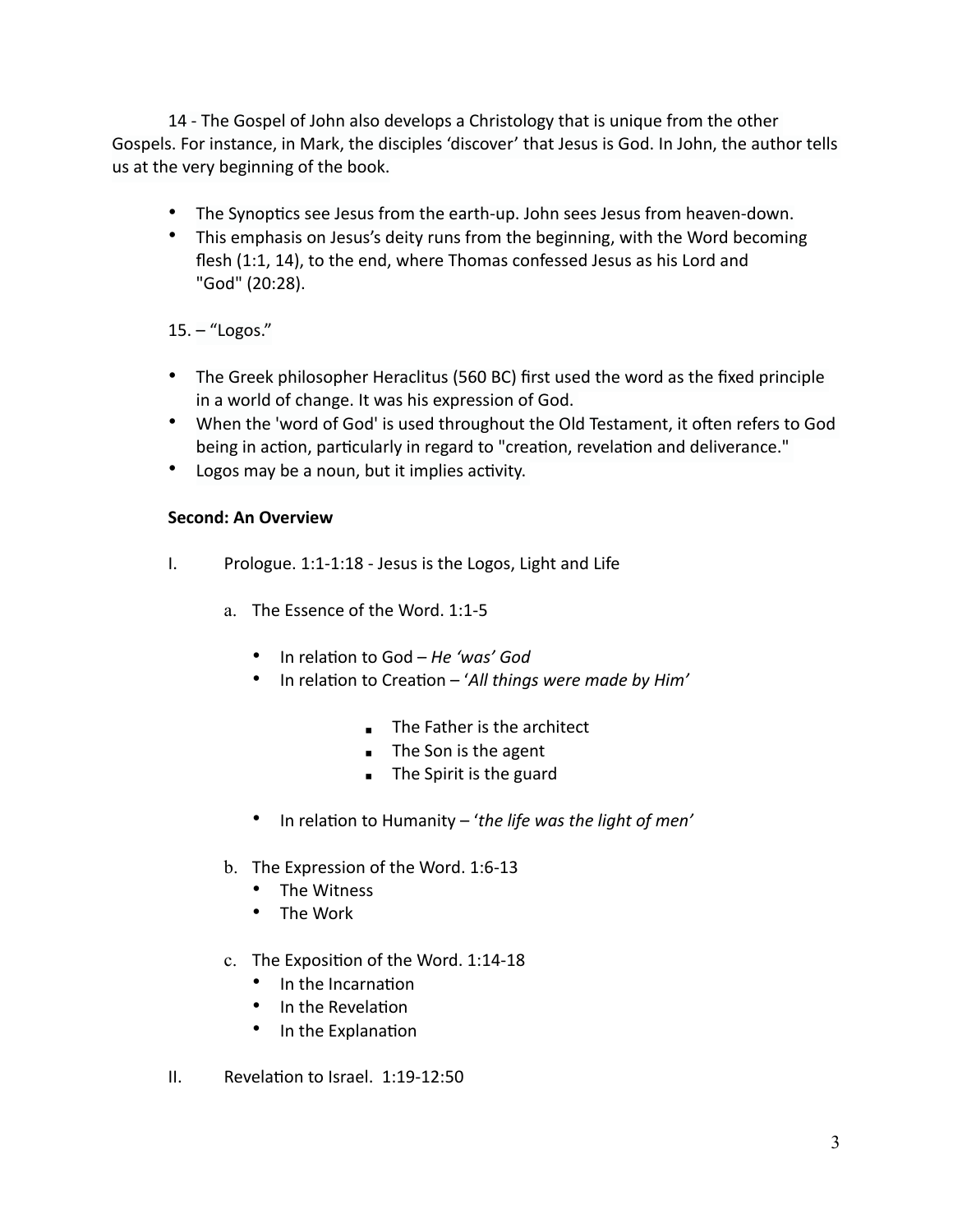- a. Private. 1:19-2:11
- b. Public. 2:12-11:57
- c.  $7$  Signs John is often called the 'sign' book.
- III. Relationship to Disciples 13:1-17:26
	- a. Instruction. 13-16 (More 'red letters' than any other portion of Bible)
	- b. Intercession. 17. Jesus is praying for us
	- c. Upper Room
- IV. Redemption in the World. 18:1-20:31
	- a. Death
	- b. Resurrection
	- c. Final Sign
- V. Epilogue 21:1-25

# **Third: Two Simple Outlines**

- 1. Prologue (1:1-1:18)
- 2. The Beginning of the Ministry (1:19-5:9)
- 3. Controversy and Conflict (5:10-11:57)
- 4. Ministry to his Own (12:1-17:26)
- 5. Arrest, Crucifixion, and Burial (18:1-19:42)
- 6. The Empty Tomb (20)
- 7. Personal Affirmations (21)
- 1. Prologue: The Incarnate Word (1:1-1:18)
- 2. The Public Signs and Teaching (1:19–12:50)
- 3. The Private Farewell Teaching and the Passion Narrative (13:1–20:31)
	- 13-19 is the last night and day of Jesus's life
- 4. Epilogue: The Roles of Peter and of the Disciple Whom Jesus Loved (21:1–25)

## **Fourth: Structure**

- I. Prologue  $1:1-1:18$  John's introduction of Jesus
- II. Private  $1:19-2:11$  John the Baptist & Calling disciples
- III. Public. 2:12-12:50 Ministry to Israel
- IV. Private. 13:1-17:26 Upper Room
- V. Public. 18:1-19:42 Passion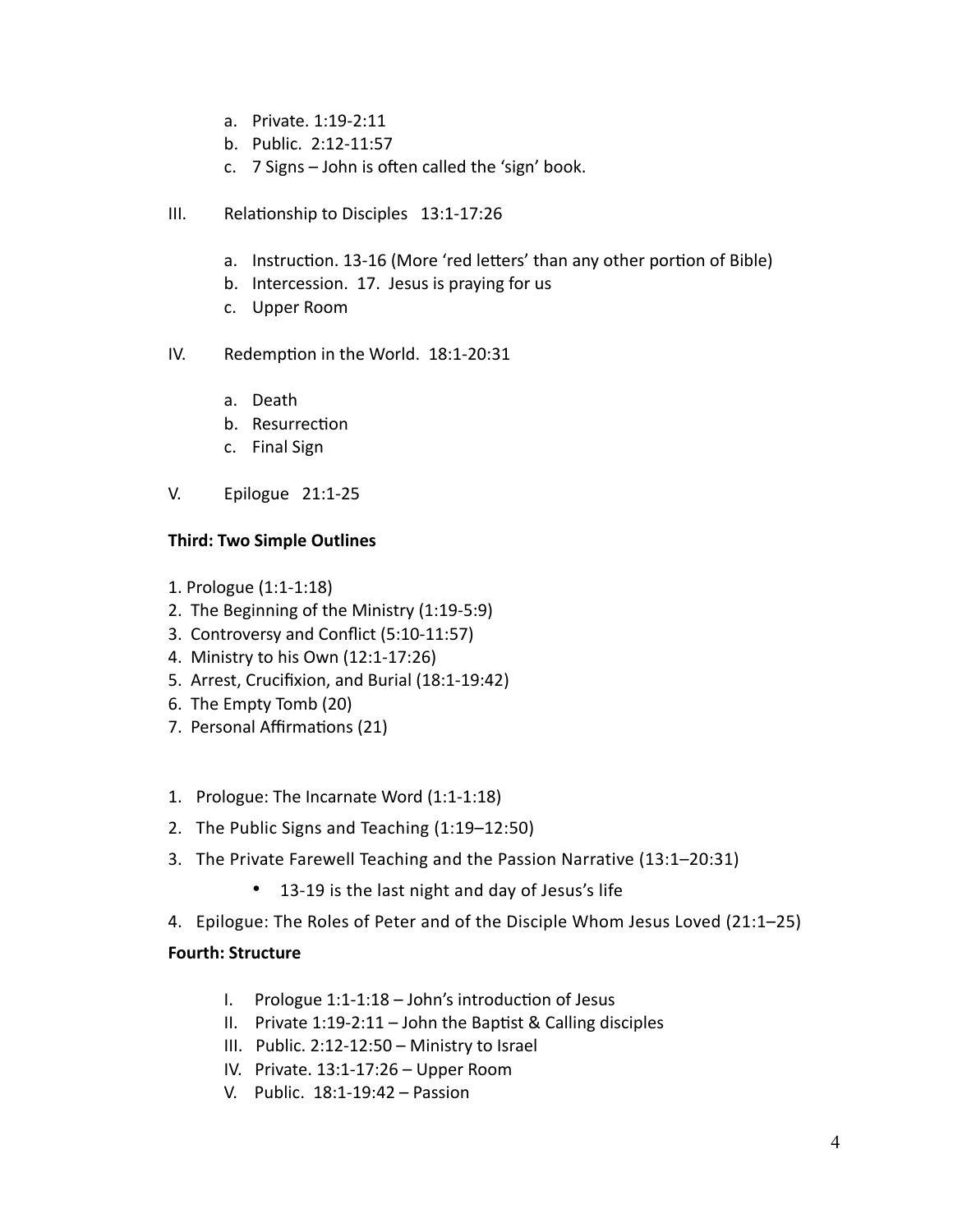VI. Private. 20:1-25 – Sea of Galilee

#### **Fifth: Key Terms**

- Know 131 (*Ginosko*/to learn or understand & *Eido/ to see* or perceive)
- Believe 98
- World  $-78$
- Truly  $-50$
- Truth or true 49
- Word -45
- Life  $-47$
- Love  $-47$
- Witness 47
- $\bullet$  Glory 40
- $Ask 31$
- Judge or judgement 30
- Name 25
- Light  $-22$
- Father 21
- Abide  $-13$
- Darkness 9

## **Sixth: Theme**

 John 20:30-31 - *Now Jesus did many other signs in the presence of the disciples, which are not written in this book; <sup>31</sup> but these are written so that you may believe that Jesus is the Christ, the Son of God, and that by believing you may have life in his name.* 

V 31 - Christianity at its core is:

- *a*) A book *these are written* "What do you think about the Bible?"
- b) A belief *so that you might believe "*How is a person saved?"
- *c)* A person *that Jesus is the Christ, the Son of God*  "Who is Jesus?"
- *d)* An experience *and that by believing you may have life*  "How is your life changed?"
	- *Bios* = physical life
	- *Zoe* = spiritual life

Genesis 3:22 - *Then the LORD God said, "Behold, the man has become like one of us in knowing good and evil. Now, lest he reach out his hand and take also of the tree of life and eat, and live forever*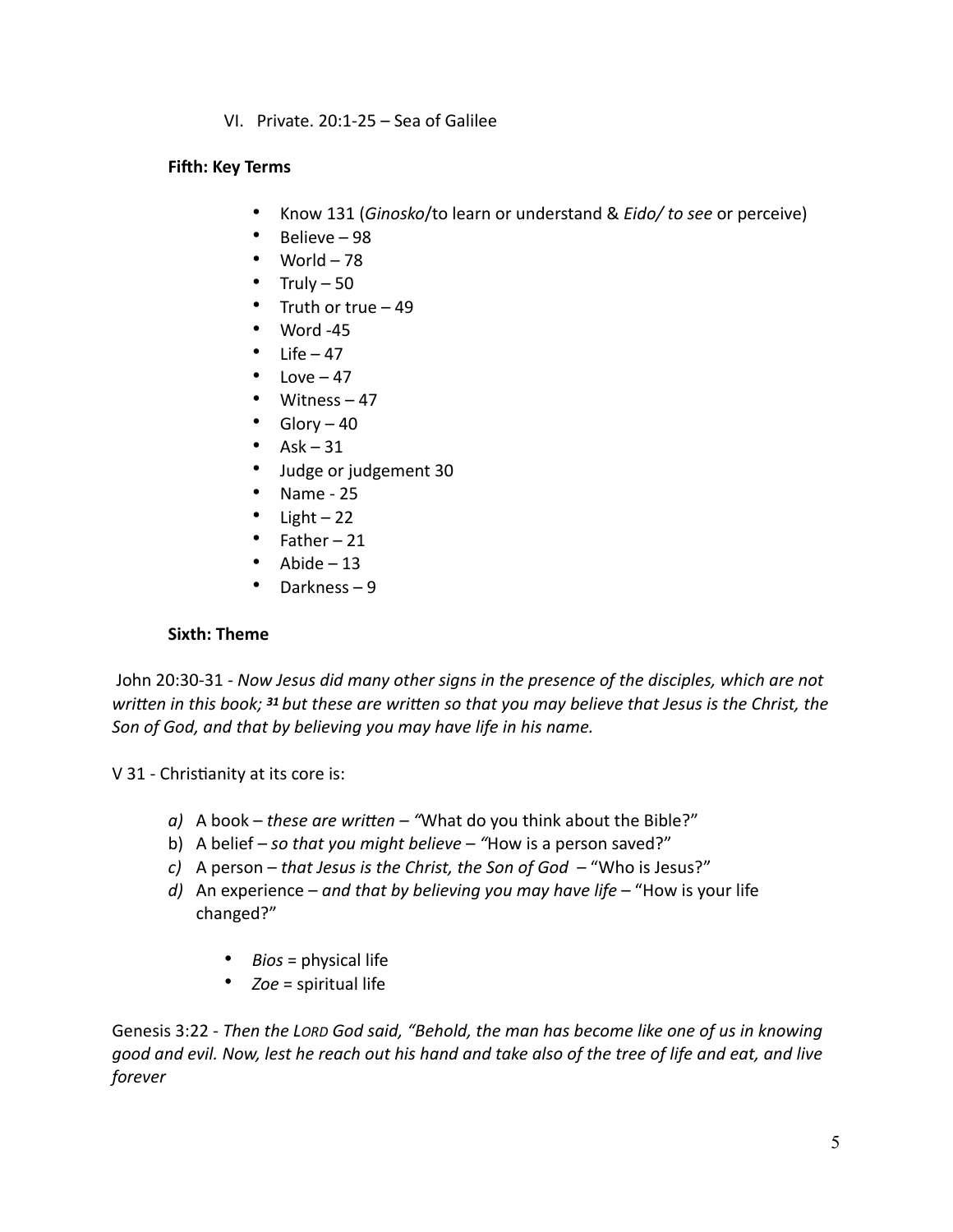Genesis 22:2 - *through the middle of the street of the city; also, on either side of the river, the tree of life with its twelve kinds of fruit, yielding its fruit each month. The leaves of the tree were for the healing of the nations.* 

- John is the Gospel of belief. Interestingly, there is no such thing in John as the noun of 'faith' – *pistis*.
- Instead, John uses the verb for faith *pisteuo* belief/believe, over 98 times, almost 1/3 of the four Gospel occurrences.
- For John, there is only 'believing.' It is verbal and active.

John is not a 'conceptual' book but a 'practical' book.

- John's purpose for unbelievers is that they might obtain eternal life (John 20:31),
- His purpose for believers is that they might experience abundant eternal life (10:10).

'Eternal life,' for John, is not only or simply a quantity of life but quality of life.

All of our values, attitudes and behaviors are shaped by our beliefs.

## **Seventh: Purpose**

John wrote his Gospel of *sayings* and *signs* to persuade his readers that Jesus is the Son of God who grants eternal life by believing on him.

Donald Guthrie – *Introduction to the New Testament* – "Christology in 3 weekends." There are 3 festivals in Jesus' life.

- \* Passover Jesus is our Passover
- \* Feast of Tabernacles Jesus is God dwelling with us & where we meet God
- $*$  Feast of Dedication (165 BC / Hannukah) Jesus is the light of the world

## **Eighth: Seven Signs**

John selected seven signs or miracles that demonstrate that Jesus was the divine Messiah promised in the Old Testament (chs. 2—12). He also recorded the discourses that Jesus gave following these signs that explained their significance.

- 1 Water to Wine. 2
- 2 Healing the Nobleman's son. 4
- 3 Healing the infirmed man. 5
- 4 Feeding the 5000+. 6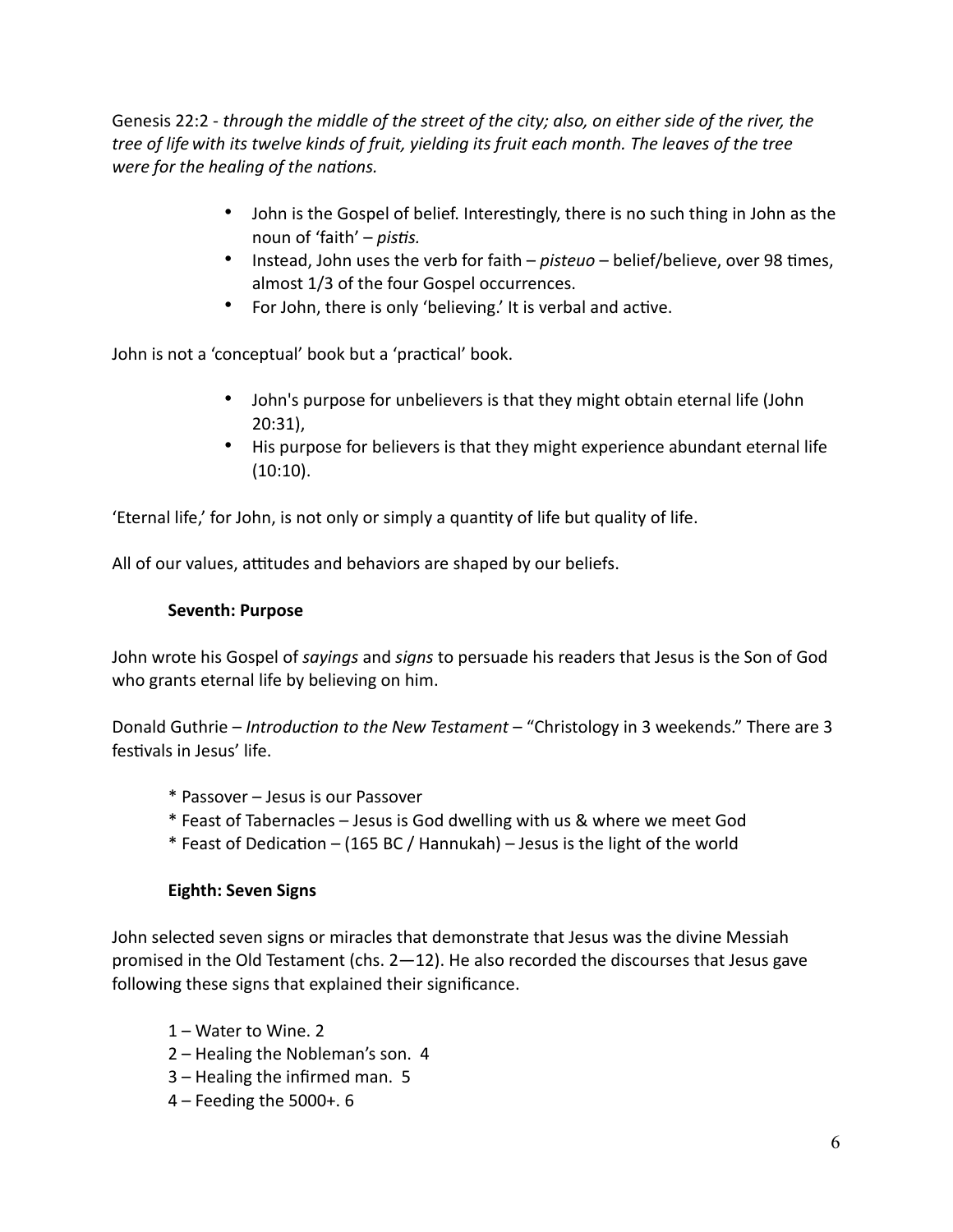- 5 Walking on the water. 6
- 6 Healing of the blind man. 9
- 7 Raising Lazarus from the dead. 11

(Lazarus was 'raised' because he will die again. Jesus was 'resurrected').

#### **Ninth: Seven Sayings**

- 1 I am the Bread of Life. 6
- 2 I am the Light of the world. 8
- 3 I am the Door of the sheep. 10
- 4 I am the Good Shepherd. 10
- $5 1$  am the Resurrection & Life. 11
- 6 I am the Way, the Truth and the Life. 14
- 7 I am true Vine. 15

#### **Tenth: Simplicity**

John is written in Koine Greek but is profound. (Alexander the Great created Koine Greek as a military language).

# Simple in its language Profound in its meaning

*It is a pool in which a child can wade, and an elephant can swim*  - Leon Morris

John uses a lot of analogies – Bread of Life, Living water, etc

He also uses a lot of contrasts – Light and darkness; truth versus error and life vs judgement.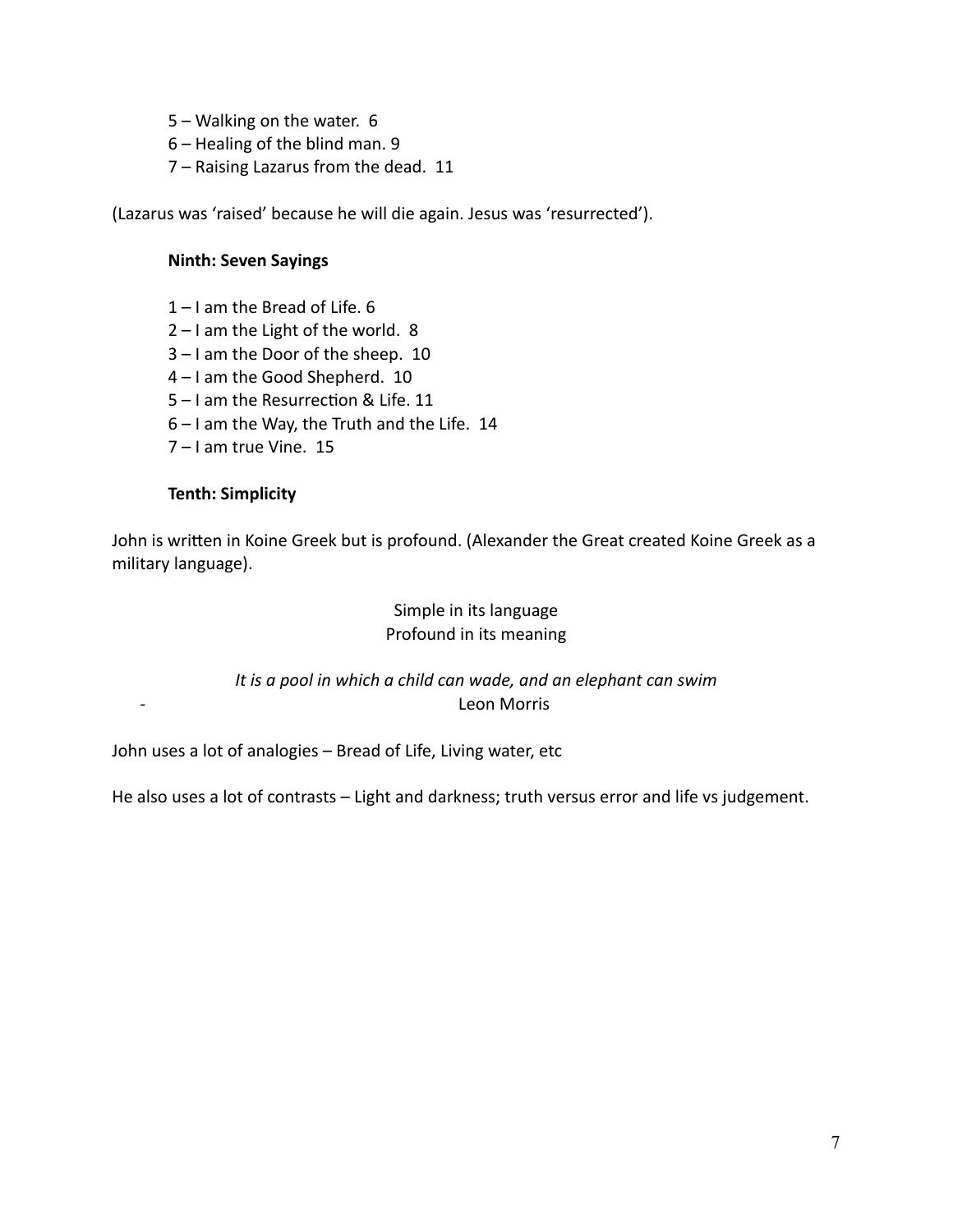

#### **Overview from Insight for Living**

\*-Four Passovers of John: 2:13; 5:1; 6:4; 11:55

·- Peculiar to John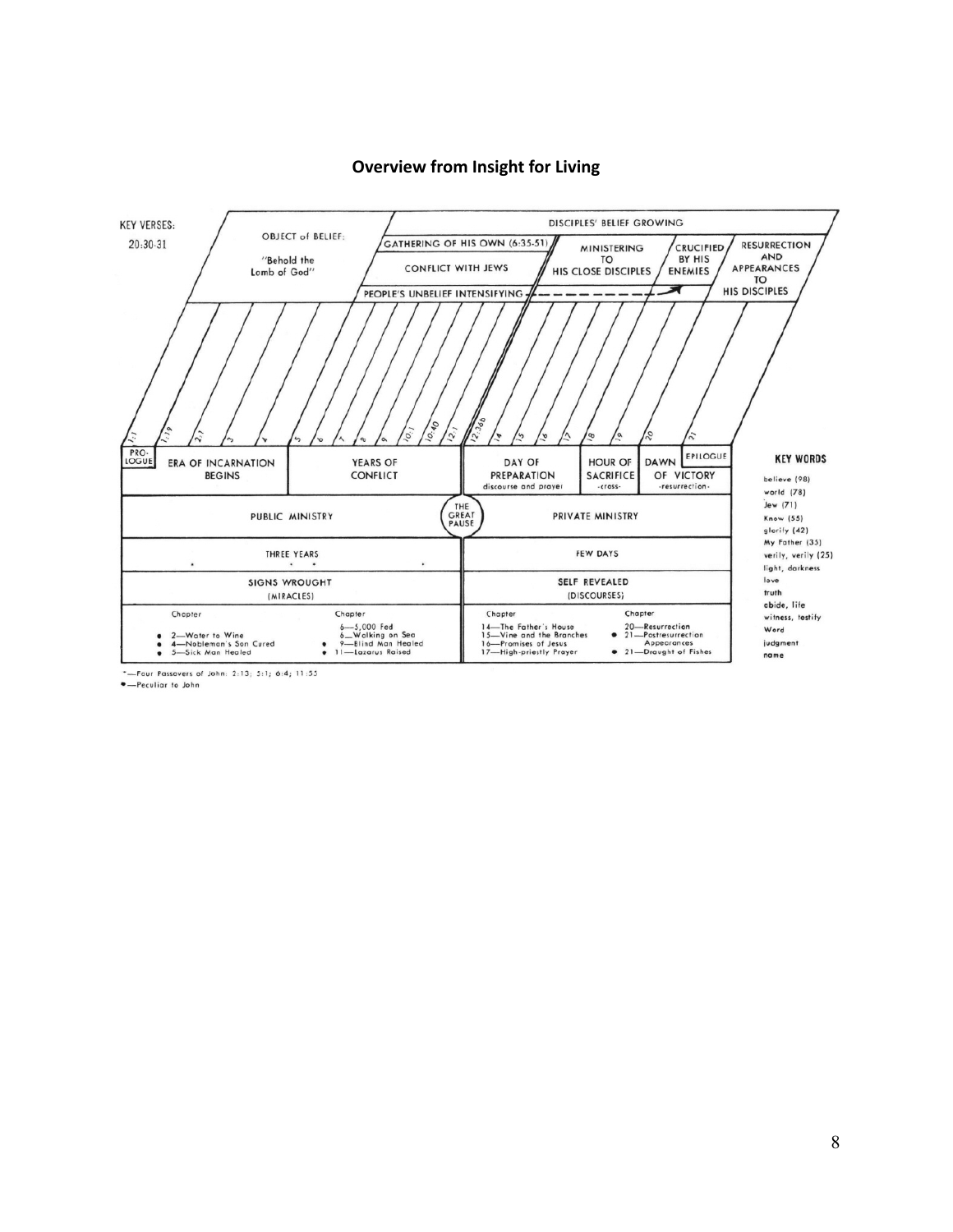

#### The Phases of Jesus's Ministry in John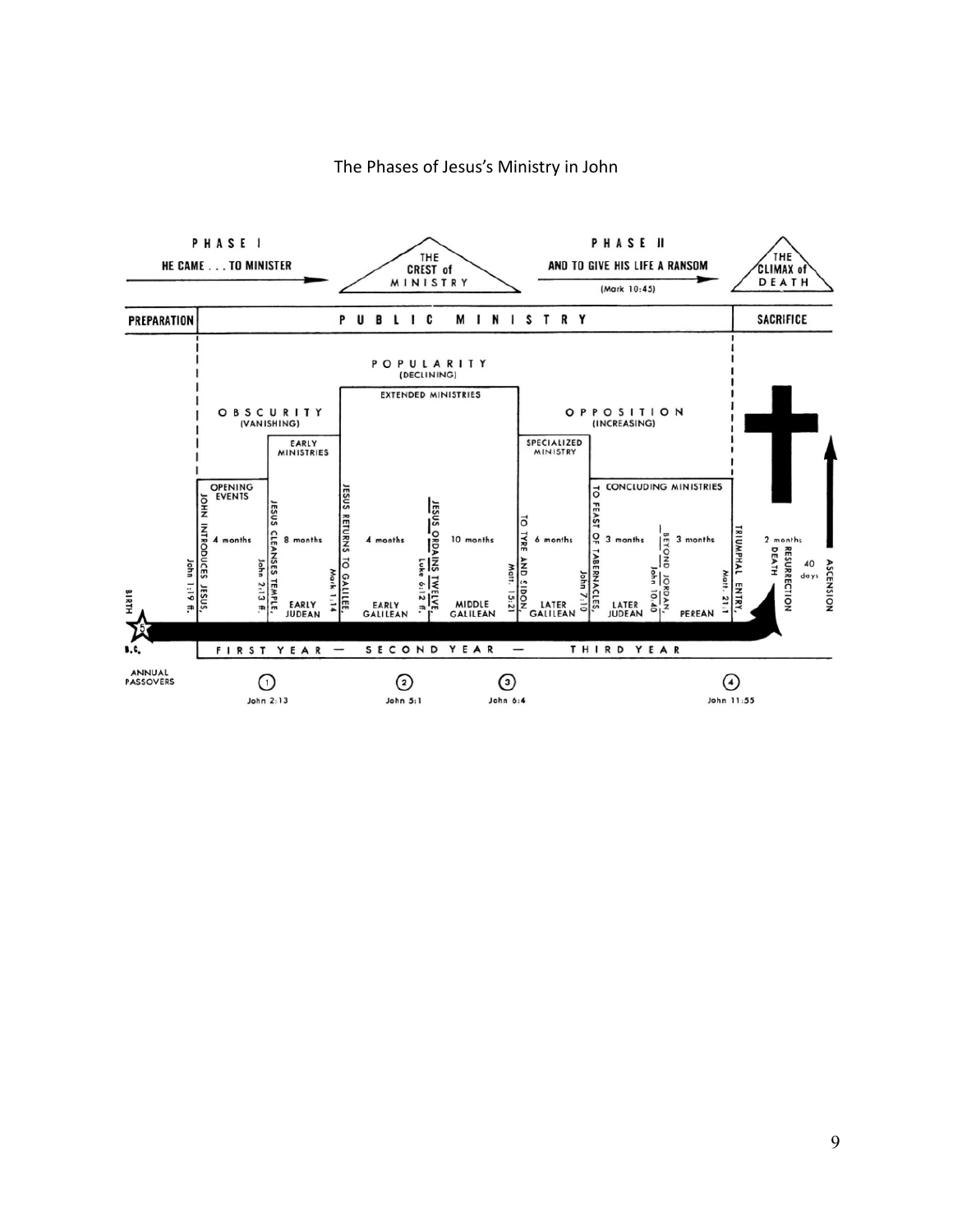| <b>COMPARISON OF SYNOPTIC GOSPELS</b><br>WITH THE GOSPEL OF JOHN |                                                                                 |                                                             |  |  |  |  |
|------------------------------------------------------------------|---------------------------------------------------------------------------------|-------------------------------------------------------------|--|--|--|--|
|                                                                  | <b>SYNOPTIC</b><br><b>GOSPELS</b>                                               | <b>GOSPEL</b><br><b>OF JOHN</b>                             |  |  |  |  |
| <b>Portrait</b><br>of Christ                                     | God-MAN<br><b>His HUMANITY</b>                                                  | GOD-man<br><b>His DEITY</b>                                 |  |  |  |  |
| Perspective                                                      | Historical                                                                      | Spiritual                                                   |  |  |  |  |
| <b>Beginning</b>                                                 | Begin with a human genealogy<br>and<br>fulfillment of Jewish prophecy           | Begins with a Divine revelation<br>and<br>eternal existence |  |  |  |  |
| <b>Unique</b><br><b>Material</b>                                 | Matthew = $42\%$ ,<br>Mark = 7%, Luke = 59%                                     | 92% Unique<br>Seven "I Am" Statements                       |  |  |  |  |
| <b>Discourse</b>                                                 | More Public<br>Focus is on Jesus<br>& the crowds                                | More Private<br>Focus is on Jesus<br>& individuals          |  |  |  |  |
| <b>Teaching</b><br><b>Emphasis</b>                               | More on ethical, practical<br><b>WHAT Jesus Taught</b>                          | More on Person of Christ<br>WHO Jesus is                    |  |  |  |  |
| <b>Main Geographic</b><br><b>Focus of Ministry</b>               | Mainly in North<br>around Galilee                                               | Mainly around Jerusalem<br>at time of Feasts                |  |  |  |  |
| <b>Feasts</b>                                                    | Only 1 Passover recorded                                                        | Records 3 Passovers                                         |  |  |  |  |
| <b>Key</b><br><b>Word</b>                                        | $Mt = fullfilled$<br>$Mk = immediately$<br>Luke = Son of man                    | <b>Believe</b>                                              |  |  |  |  |
| <b>Key</b><br>Verse                                              | Mt 21:5: Behold your King<br>Mk 10:45: To serve<br>Lk 19:10 - To Seek & to save | Jn 20:31                                                    |  |  |  |  |
| <b>Christ</b><br><b>Portrayed As</b>                             | Mt - King<br>Mk - Servant<br>Lk - Son of Man                                    | Son of God                                                  |  |  |  |  |

| <b>THE SEVEN SIGNS</b> |  |
|------------------------|--|
| <b>JOHN 1-12</b>       |  |
|                        |  |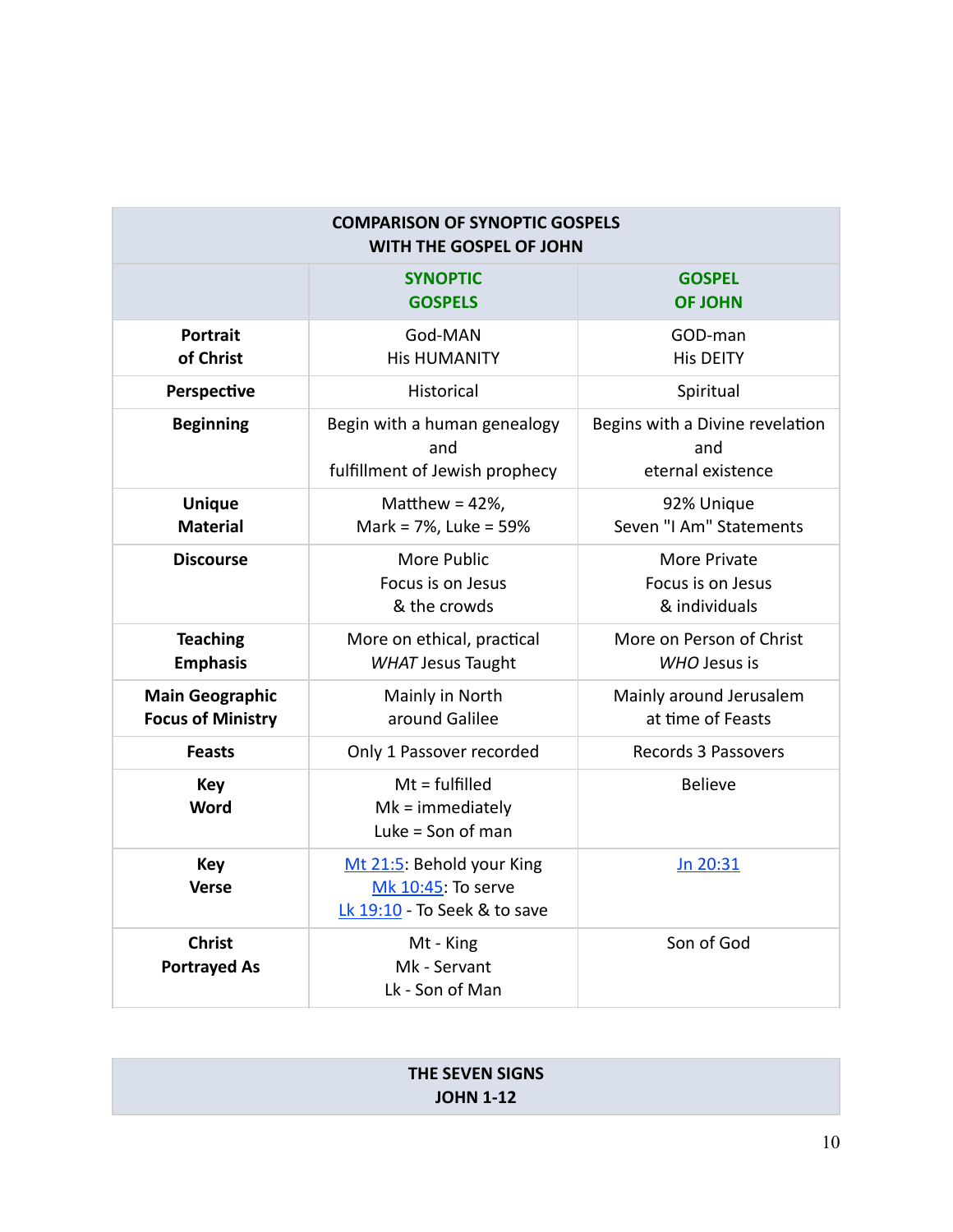| <b>SIGN</b>                              | <b>SIGNIFICANCE</b>            | <b>BELIEF</b>                     | <b>UNBELIEF</b>           | <b>SCRIPTURE</b> |  |  |
|------------------------------------------|--------------------------------|-----------------------------------|---------------------------|------------------|--|--|
| Water<br>to wine                         | Jesus' power<br>over quality   | The disciples                     |                           | $Jn 2:1-11$      |  |  |
| <b>Healing son of</b><br><b>Official</b> | Jesus' power<br>over space     | The official and<br>his household |                           | Jn 4:46-54       |  |  |
| <b>Healing the</b><br>Paralytic          | Jesus' power<br>over time      | Paralytic??                       | The Jews                  | Jn 5:1-9         |  |  |
| <b>Feeding the</b><br>5000               | Jesus' power<br>over quantity  | Some in the<br>crowd              | See<br>Jn 6:26-66         | $Jn 6:1-15$      |  |  |
| <b>Walking on</b><br><b>Water</b>        | Jesus' power<br>over nature    | The disciples                     |                           | Jn 6:16-21       |  |  |
| <b>Healing man</b><br>born blind         | Jesus' power<br>over adversity | The blind<br>man                  | The<br><b>Pharisees</b>   | $Jn 9:1-12$      |  |  |
| <b>Raising Lazarus</b>                   | Jesus' power<br>over death     | Martha, Mary,<br>Many Jews        | The Jewish<br>Authorities | $Jn$ 11:1-16     |  |  |
| <b>From Thomas Constable</b>             |                                |                                   |                           |                  |  |  |

# **The Teaching Outline**

- I. Prologue 1:1-18
	- A. The preincarnate Word 1:1-5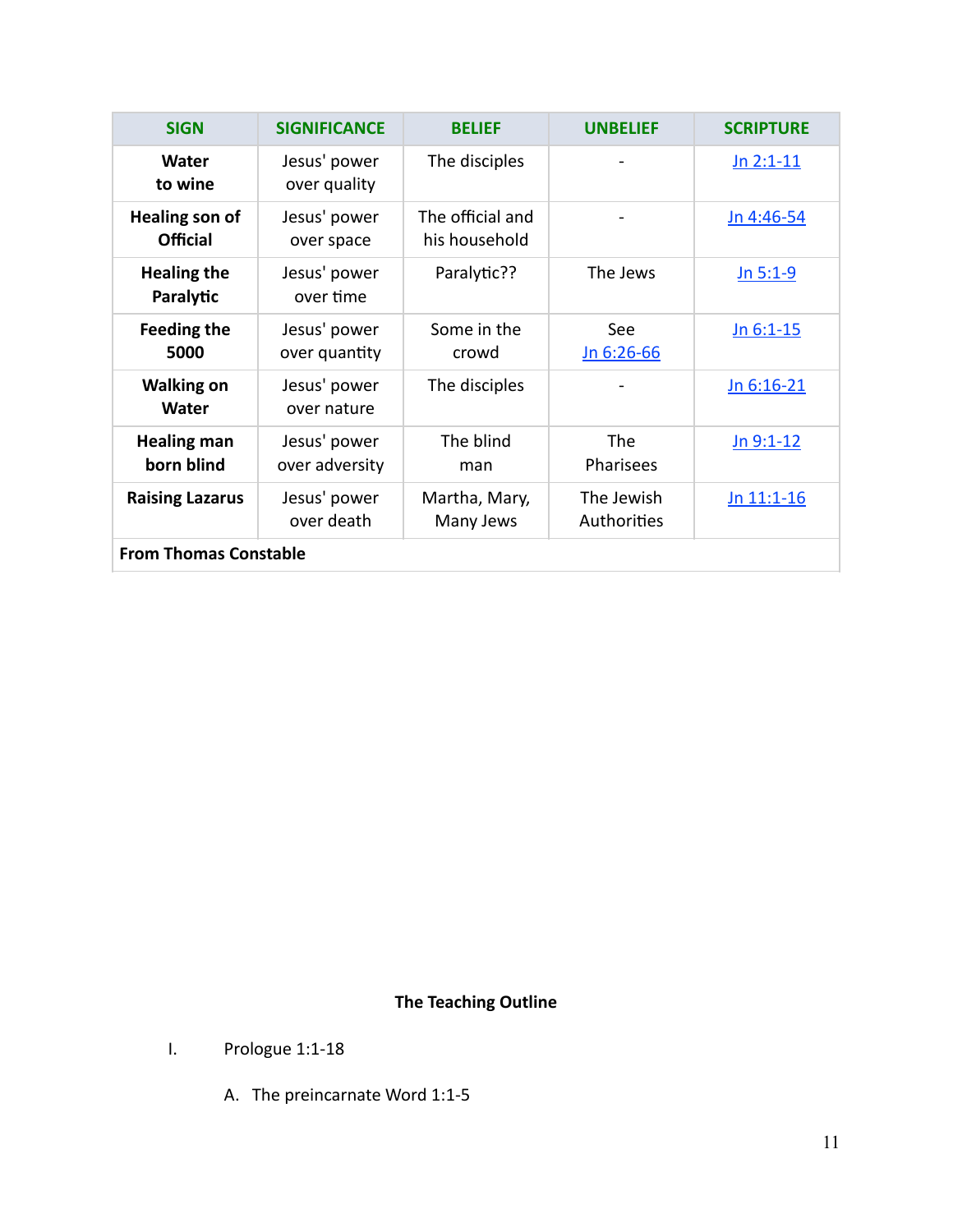- B. The witness of John the Baptist 1:6-8
- C. The appearance of the Light 1:9-13
- D. The incarnation of the Word 1:14-18
- II. Jesus' public ministry 1:19—12:50
	- A. The prelude to Jesus' public ministry 1:19-51
		- 1. John the Baptist's veiled testimony to Jesus 1:19-28
		- 2. John the Baptist's open identification of Jesus 1:29-34
		- 3. The response to John the Baptist's witness 1:35-42
		- 4. The witness of Andrew and Philip 1:43-51
	- B. Jesus' early Galilean ministry 2:1-12
		- 1. The first sign: changing water to wine 2:1-11
		- 2. Jesus' initial stay in Capernaum 2:12
	- C. Jesus' first visit to Jerusalem 2:13—3:36
		- 1. The first cleansing of the temple 2:13-22
		- 2. Initial response to Jesus in Jerusalem 2:23-25
		- 3. Jesus' conversation with Nicodemus 3:1-21
		- 4. John the Baptist's reaction to Jesus' ministry 3:22-30
		- 5. The explanation of Jesus' preeminence 3:31-36
	- D. Jesus' ministry in Samaria 4:1-42
		- 1. The interview with the Samaritan woman 4:1-26
		- 2. Jesus' explanation of evangelistic ministry 4:27-38
		- 3. The response to Jesus in Samaria 4:39-42
	- E. Jesus' resumption of His Galilean ministry 4:43-54
		- 1. Jesus' return to Galilee 4:43-45
		- 2. The second sign: healing the official's son 4:46-54
	- F. Jesus' second visit to Jerusalem ch. 5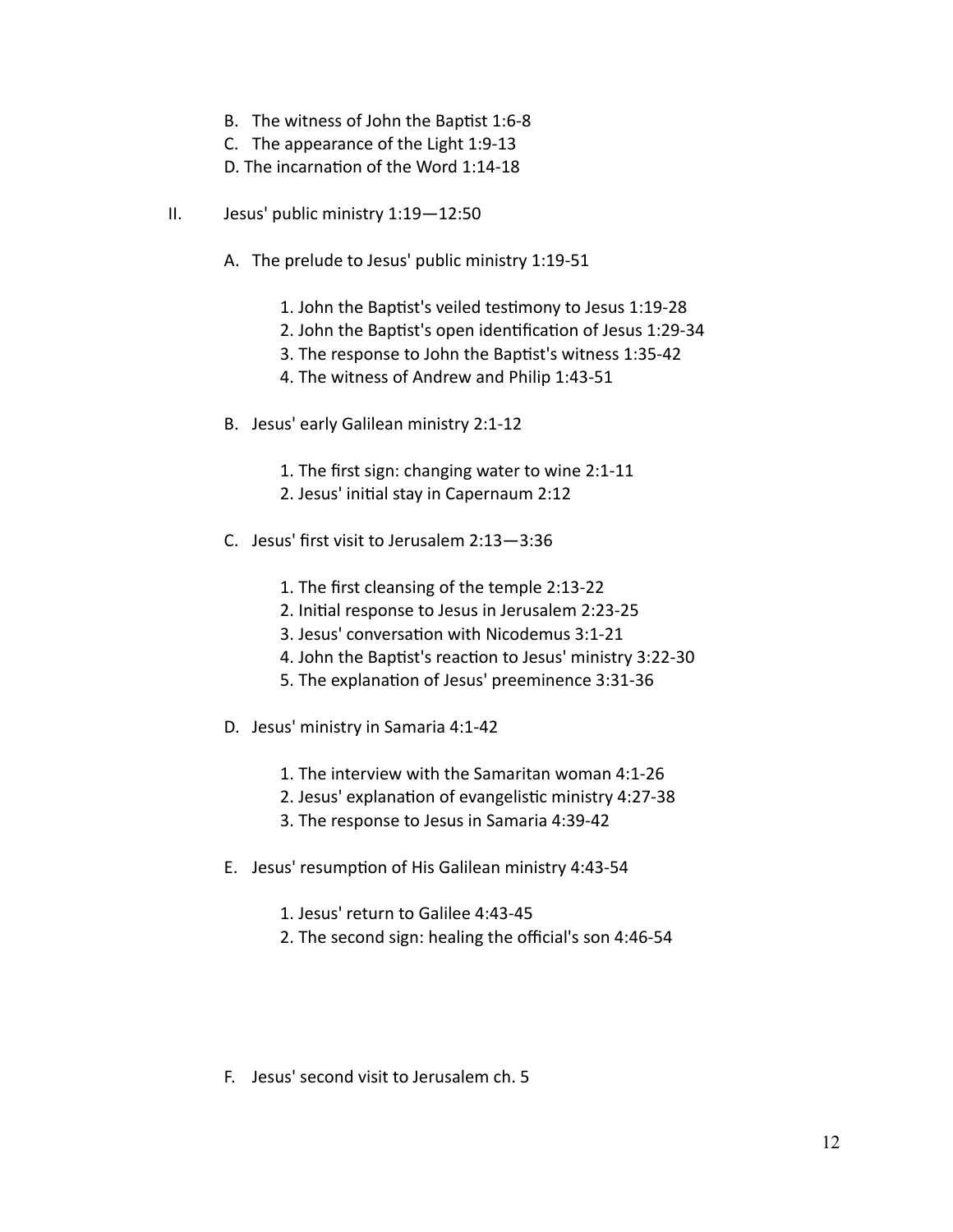- 1. The third sign: healing the paralytic  $5:1-9$
- 2. The antagonism of the Jewish authorities 5:10-18
- 3. The Son's equality with the Father 5:19-29
- 4. The Father's witness to the Son 5:30-47
- G. Jesus' later Galilean ministry 6:1—7:9
	- 1. The fourth sign: feeding the 5,000 6:1-15
	- 2. The fifth sign: walking on  $t$  he water 6:16-21
	- 3. The bread of life discourse 6:22-59
	- 4. The responses to the bread of life discourse 6:60—7:9
- H. Jesus' third visit to Jerusalem 7:10—10:42
	- 1. The controversy surrounding Jesus 7:10-13
	- 2. Jesus' ministry at the Feast of Tabernacles 7:14-44
	- 3. The unbelief of the Jewish leaders 7:45-52
	- 4. The woman caught in adultery 7:53—8:11
	- 5. The light of the world discourse 8:12-59
	- 6. The sixth sign: healing a man born blind ch. 9
	- 7. The good shepherd discourse 10:1-21
	- 8. The confrontation at the Feast of Dedication 10:22-42
- I. The conclusion of Jesus' public ministry chs.  $11-12$ 
	- 1. The seventh sign: raising Lazarus 11:1-44
	- 2. The responses to the raising of Lazarus 11:45-57
	- 3. Mary's anointing of Jesus 12:1-8
	- 4. The official antagonism toward Lazarus 12:9-11
	- 5. Jesus' triumphal entry 12:12-19
	- 6. Jesus' announcement of His death 12:20-36
	- 7. The unbelief of Israel 12:37-50
- III. Jesus' private ministry chs. 13—17
	- A. The Last Supper 13:1-30
		- 1. Jesus' washing of the disciples' feet 13:1-20
		- 2. Jesus' announcement of His betrayal 13:21-30
	- B. The Upper Room Discourse 13:31—16:33
		- 1. Jesus' announcement and command 13:31-35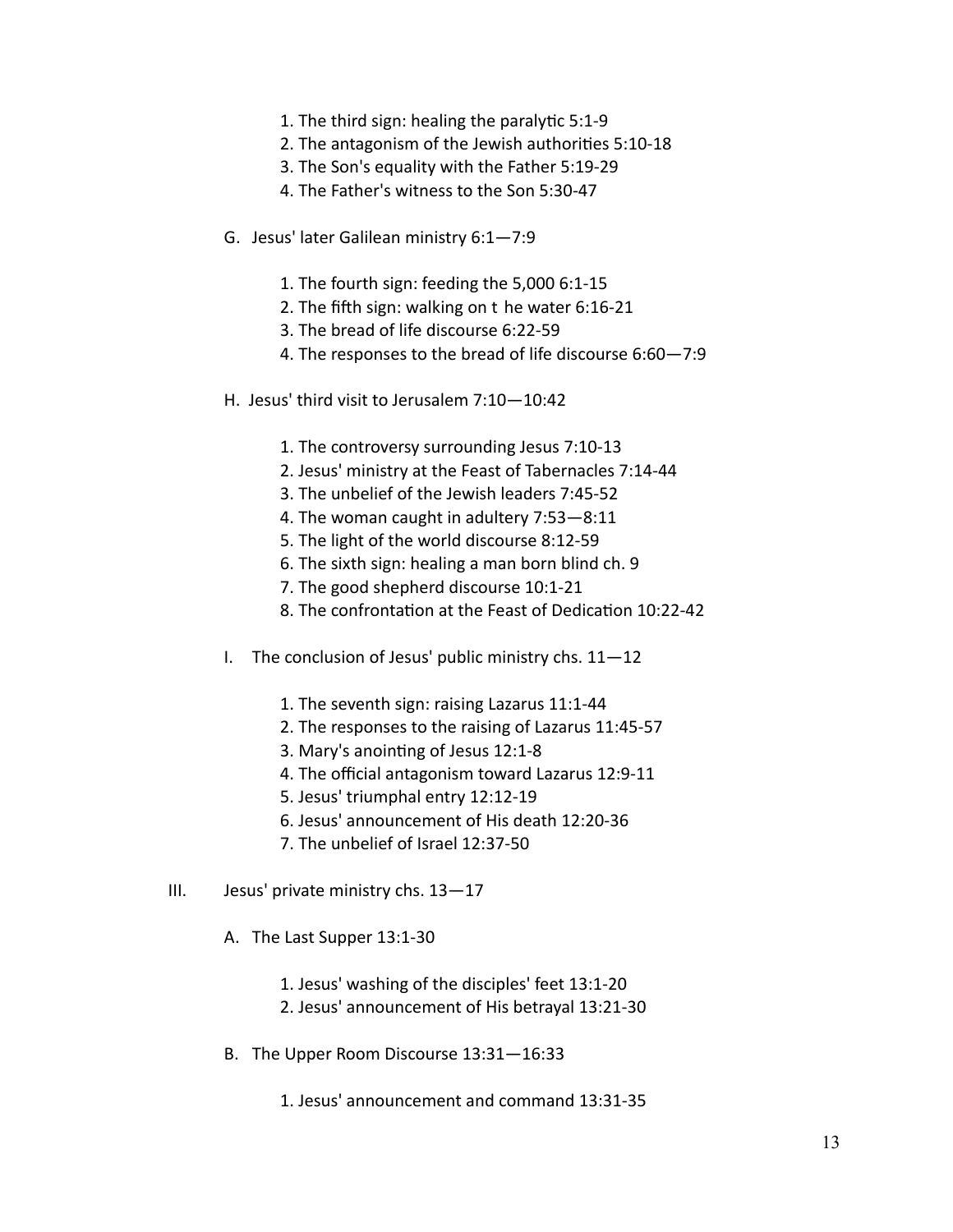- 2. Peter's question about Jesus' departure and Jesus' reply 13:36-38
- 3. Jesus' comforting revelation in view of His departure 14:1-24
- 4. Jesus' promise of future understanding 14:25-31
- 5. The importance of abiding in Jesus 15:1-16
- 6. The warning about opposition from the world 15:17-27
- 7. The clarification of the future 16:1-24
- 8. The clarification of Jesus' destination 16:25-33
- C. Jesus' high priestly prayer ch. 17
	- 1. Jesus' requests for Himself 17:1-5
	- 2. Jesus' requests for the Eleven 17:6-19
	- 3. Jesus' requests for future believers 17:20-26
- IV. Jesus' passion ministry chs. 18—20

A. Jesus' presentation of Himself to His enemies 18:1-11 B. Jesus' religious trial 18:12-27

- 1. The arrest of Jesus and the identification of the high priests 18:12-14
- 2. The entrance of two disciples into the high priest's courtyard and Peter's first denial 18:15-18
- 3. Annas' interrogation of Jesus 18:19-24
- 4. Peter's second and third denials of Jesus 18:25-27
- C. Jesus' civil trial 18:28—19:16
	- 1. The Jews' charge against Jesus 18:28-32
	- 2. The question of Jesus' kingship 18:33-38a
	- 3. The Jews' request for Barabbas 18:38b-40 4. The sentencing of Jesus 19:1-16
- D. Jesus' crucifixion 19:17-30
	- 1. Jesus' journey to Golgotha 19:17
	- 2. The men crucified with Jesus 19:18
- 3. The inscription over Jesus' cross 19:19-22
	- 4. The distribution of Jesus' garments 19:23-24
	- 5. Jesus' provision for His mother 19:25-27
	- 6. The death of Jesus 19:28-30
- E. The treatment of Jesus' body 19:31-42